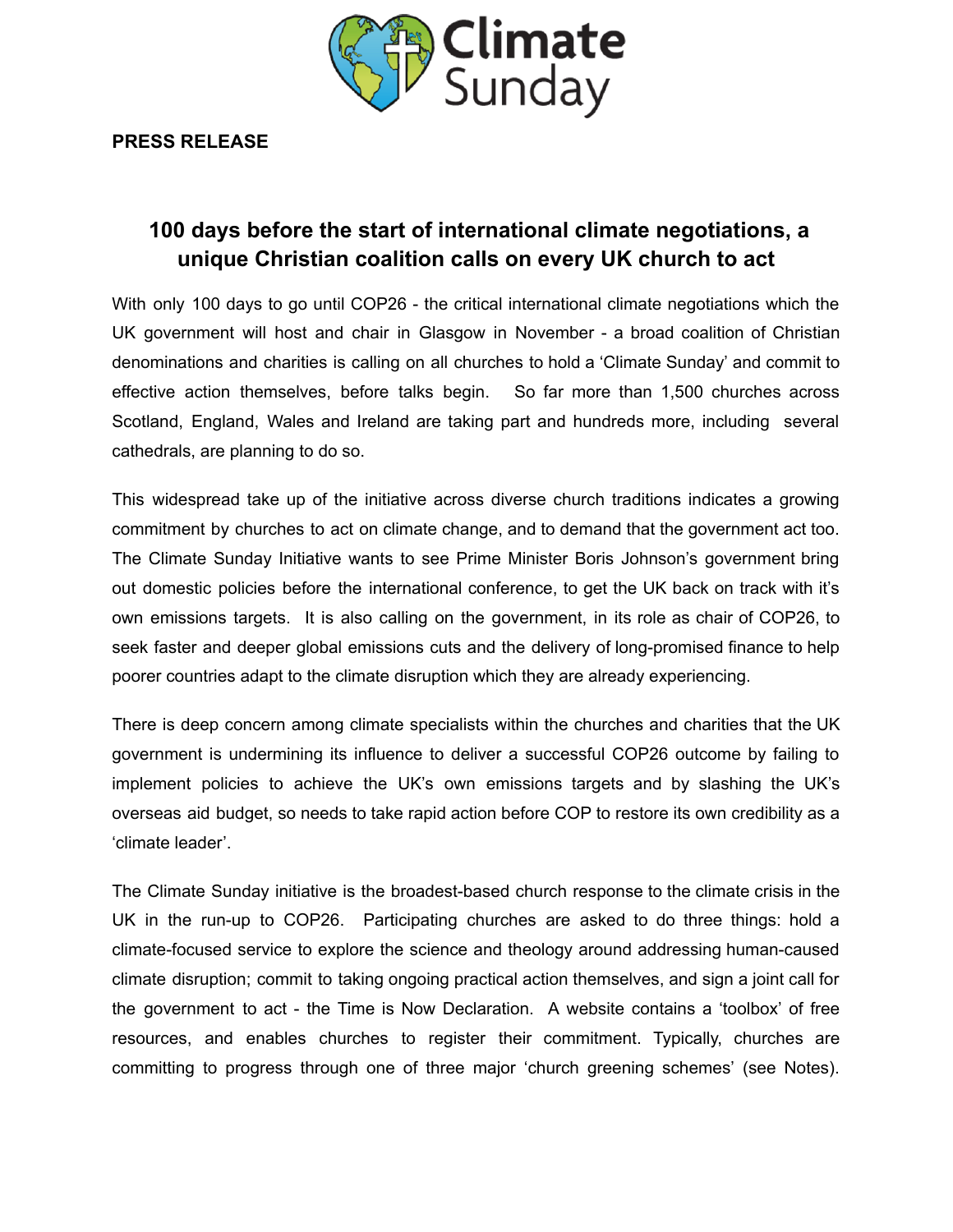

Many are 'speaking up' for the first time joining tens of thousands of other members of the public, organisations and other faith groups in signing the Time is Now declaration.

A key milestone of the campaign before COP26 will be a national Climate Sunday event in Glasgow Cathedral on Sunday 5 September 2021. This will celebrate the commitments made by churches so far, and to present the Government with a list of those commitments and the signatories of all churches who have signed the Time is Now Declaration. The final total of participating churches and commitments will be presented to the Government at the COP conference itself.

**Andy Atkins,** Chair of the Climate Sunday Coalition and CEO coalition member A Rocha UK, a Christian nature conservation charity A Rocha UK, said:*'The climate crisis is accelerating alarmingly; but we have the unique opportunity in rich countries to accelerate the solutions by directing Covid recovery funds towards building a new, green economy. At present the government is in danger of 'building back worse'. So, there has never been a more crucial time for UK churches to come together to pray, act locally and speak up nationally on the climate crisis and on the need to 'build back greener'*

**Christine Allen,** Director of CAFOD, the biggest Catholic overseas relief and development charity in England and Wales, and members of the coalition said *'It's becoming a matter of integrity for churches to put their own house in order on this threat to people and nature. Local church communities across Britain and Ireland are also signalling loud and clear that they expect the Westminster government to show integrity too, and get the UK firmly on track to meet its own emissions targets before chairing the UN climate negotiations in November.'*

**Hannah Eves,** a member of the Young Christian Climate Network who are also supporters of the coalition, from Northern Ireland said: *'It's five to midnight on the ticking clock to avoid catastrophic climate change. We're thrilled to see churches now acting on the concerns of my generation. But the grand statements we hear from the government are so often undermined by contradictory actions. Boris Johnson says 'We're committed to Net zero,' then launches a massive new road building programme for example. The whole world is watching.Our government needs to put it's own house in order fast, to have a fighting chance of delivering a successful COP for the world and my generation'*

- END -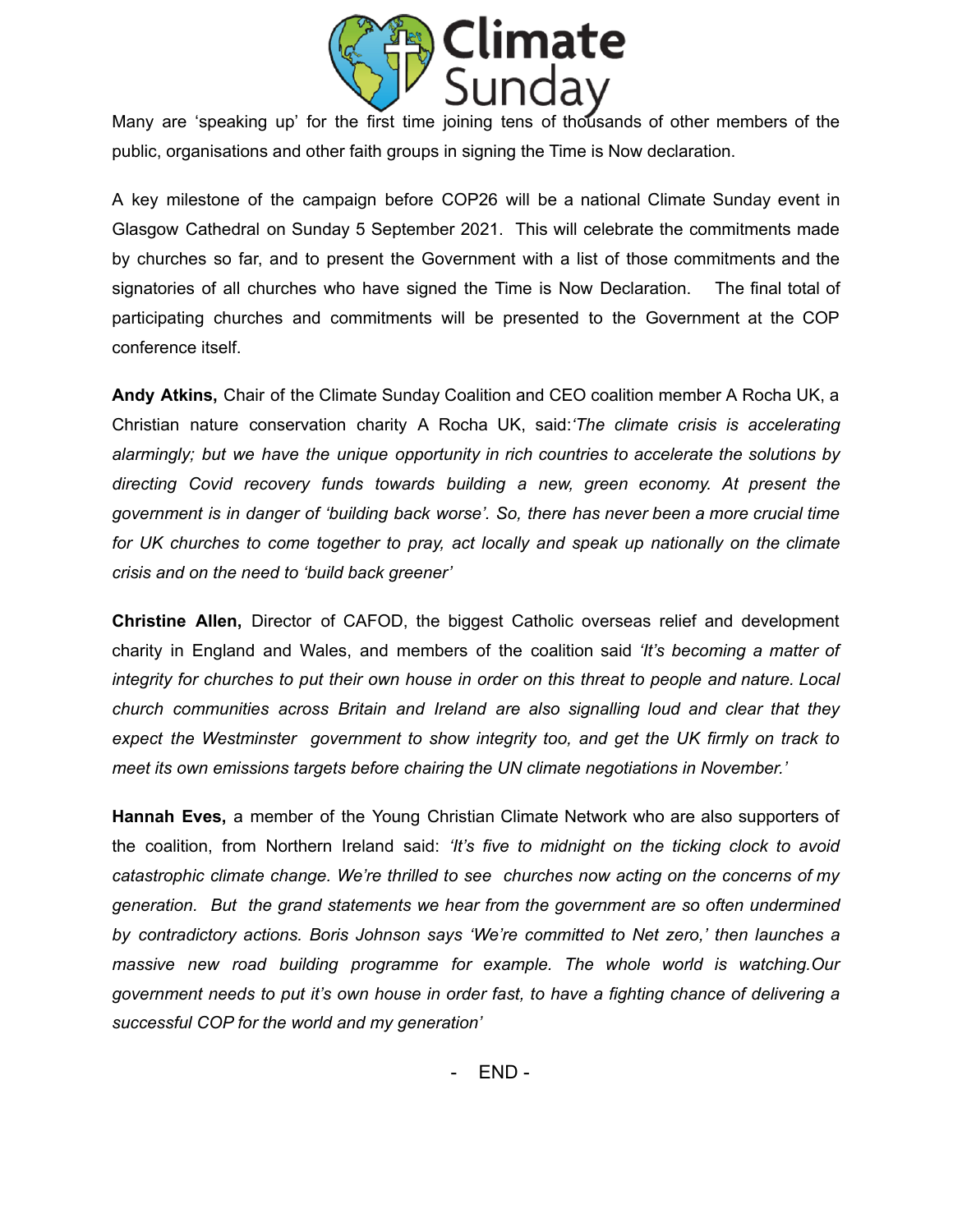

### **For images and to arrange interviews with spokespeople please contact:**

Tamsin Morris, Press Officer, A Rocha UK on 020 857 45935 ext: 2006 or Mobile: 07931 961557; email: [tamsin.morris@arocha.org](mailto:tamsin.morris@arocha.org)

#### **Spokespeople available for comment in England, Wales, Northern Ireland and Scotland include:**

Andy Atkins, Chair of Climate Sunday and CEO of A Rocha UK - England Stephen Curran, Manager of Eco Congregation Scotland, on the Steering Committee for Climate Sunday Hannah Eves, Christian Climate Coalition, and Researcher at A Rocha UK - Northern Ireland Gethin Rhys, Policy Officer at Cytun (Churches together in Wales), Steering Group of Climate Sunday

#### **Notes to Editors:**

**1)Climate Sunday initiative,** organised by the Churches Together in Britain and Ireland (CTBI)'s Environmental Issues Network (EIN), is the UK's largest joint project planned by UK Churches on Climate Change.

- The vision for Climate Sunday is to leave a lasting legacy of thousands of churches better equipped to address this critical issue as part of their discipleship and mission and to make a significant contribution to civil society efforts to secure adequate national and international action at COP26.
- The collective action and commitments from local churches across Great Britain & Ireland will be presented to the UK Government at *a Nations Climate Sunday Service in Glasgow on Sunday 5th September 2021*. Further details about this event will be published shortly.
- Climate Sunday has formal backing from CAFOD, Christian Aid, Tearfund, The Salvation Army, A Rocha UK, Operation Noah, Climate Stewards, Eco-Congregation Scotland, Eco-Congregation Ireland, Green Christian, the Church of England, the Catholic Bishop's Conference of England and Wales, the Methodist Church, the Baptist Union of Great Britain, the Baptist Union of Wales, the United Reformed Church, The Church of Scotland, Churches together in Wales, the Union of Welsh Independents, The Church in Wales, World Vision, The John Ray Initiative, USPG, The United Reformed Church, The Salvation Army, Joint Public Issues Team, CTBI, Christian Concern for One World, Church of Ireland, Young Christian Climate Network, Catholic Bishop's Conference of England and Wales.

More details on Climate Sunday, including the full range of free resources, can be found at: [www.climatesunday.org](http://www.climatesunday.org)

## **2) Church Greening Schemes**

There are three principal independent schemes in the UK to help grass roots churches tackle climate change, biodiversity loss and other pressing environmental issues. They work closely together. More than 4000 UK churches are now registered with one or other scheme.

**Eco Church**, run by A Rocha UK, for churches in England and Wales - [https://ecochurch.arocha.org.uk](https://ecochurch.arocha.org.uk/)

**Eco-Congregation Scotland** is an ecumenical environmental charity supporting local churches throughout Scotland to care and act for God's creation, reducing their impact on climate change and living sustainably - <https://www.ecocongregationscotland.org>

**Eco-Congregation Ireland** is a project of the Church in Society Forum, a standing committee of the Irish Inter-Church Meeting, encouraging churches of all denominations across Ireland to take an eco approach - <https://www.ecocongregationireland.com/>